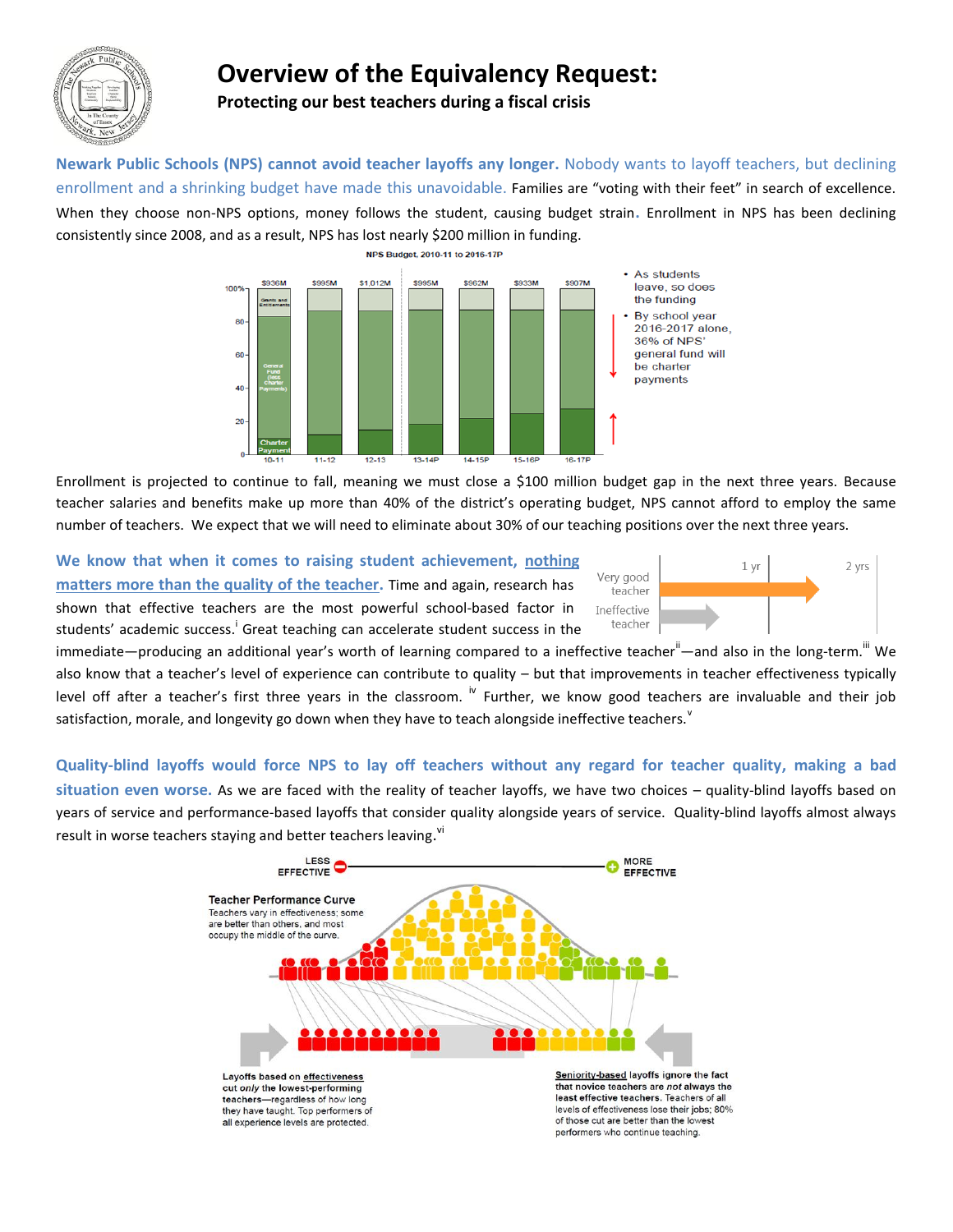

# **Overview of the Equivalency Request:**

**Protecting our best teachers during a fiscal crisis**

**Implementing current, quality-blind layoffs as opposed to proposed, performance-based layoffs would be devastating for teacher quality and student outcomes.** NPS would have to cut hundreds more effective and highly effective teachers than it could otherwise retain under a performance-based layoff. This defies common sense, and it's wrong for our students – who deserve the very best teachers we can give them.

- If granted, the equivalency would allow us to determine how many teachers we need by subject area, and then layoff the least effective first in order of seniority; the outcome would be dramatically better for students.
- **Impact on Teachers:** Initial estimates project the following:
	- Current, quality-blind layoff = 75% of teachers laid off are effective or highly effective.
	- **Proposed, performance-based layoff = Only 35% of those laid off are** effective; no highly effective teachers would be lost.
	- **Current, quality-blind layoff = 4% of teachers laid off are ineffective,** and 28% of all ineffective teachers in the district are removed.
	- Proposed, performance-based layoff = 14% of teachers laid off are ineffective, and 98% of all ineffective teachers in the district would be removed.



**Impact on Schools: A performance-based layoff would allow for a less drastic impact on Newark schools, especially those with the highest concentration of poverty.** Current, quality-blind layoffs would cause deeper cuts to some schools than our proposed, performance-based layoff. Under the current system, far more schools would lose at least 20% of their effective and highly effective teachers and the district's highest-poverty schools may lose almost twice as many effective and highly effective teachers.

#### **Quality-Blind RIF**



62% (44 schools) lose 20% or more of their Effective or Highly Effective teachers.

#### **Performance-based RIF**

|  |                           | HITH HITH HITH HITH |  |
|--|---------------------------|---------------------|--|
|  | التنتيل التنتيبا التنتيبا |                     |  |

15% (11 schools) lose 20% or more of their Effective or Highly Effective teachers.

### **TEACHNJ allows districts to exit low-performing teachers after two years; this is a useful but inadequate tool to address declining enrollment and the budget crisis**.

- Despite the reforms to streamline tenure revocation, the process is lengthy and expensive to address NPS's urgent fiscal issues. Each tenure case costs between \$50K and \$200K in legal fees—even with the new legislation—for an average of \$125K per case. Even if we were not facing enrollment decline, the legal costs of exiting ineffective teachers would be around \$20 million.
- Research shows that "mutual consent"—an open market hiring process to stop force placing teachers and allow principals to pick their teams according to quality and fit—is proven to drive student achievement and teacher satisfaction.<sup>vii</sup>
- NPS implemented Talent Match—a best-in-class mutual consent hiring process for the last 3 years.
- Facing a decision to force place or fashion another solution, NPS created a pool of Educators Without Placement Sites (EWPS) for those who were not selected in Talent Match. EWPS teachers still teach but are placed by the district as extra support in schools.
- Despite offering teachers aggressive supports to find the right match (e.g., online application process, hiring fairs, and workshops), many educators have not been hired for permanent positions.